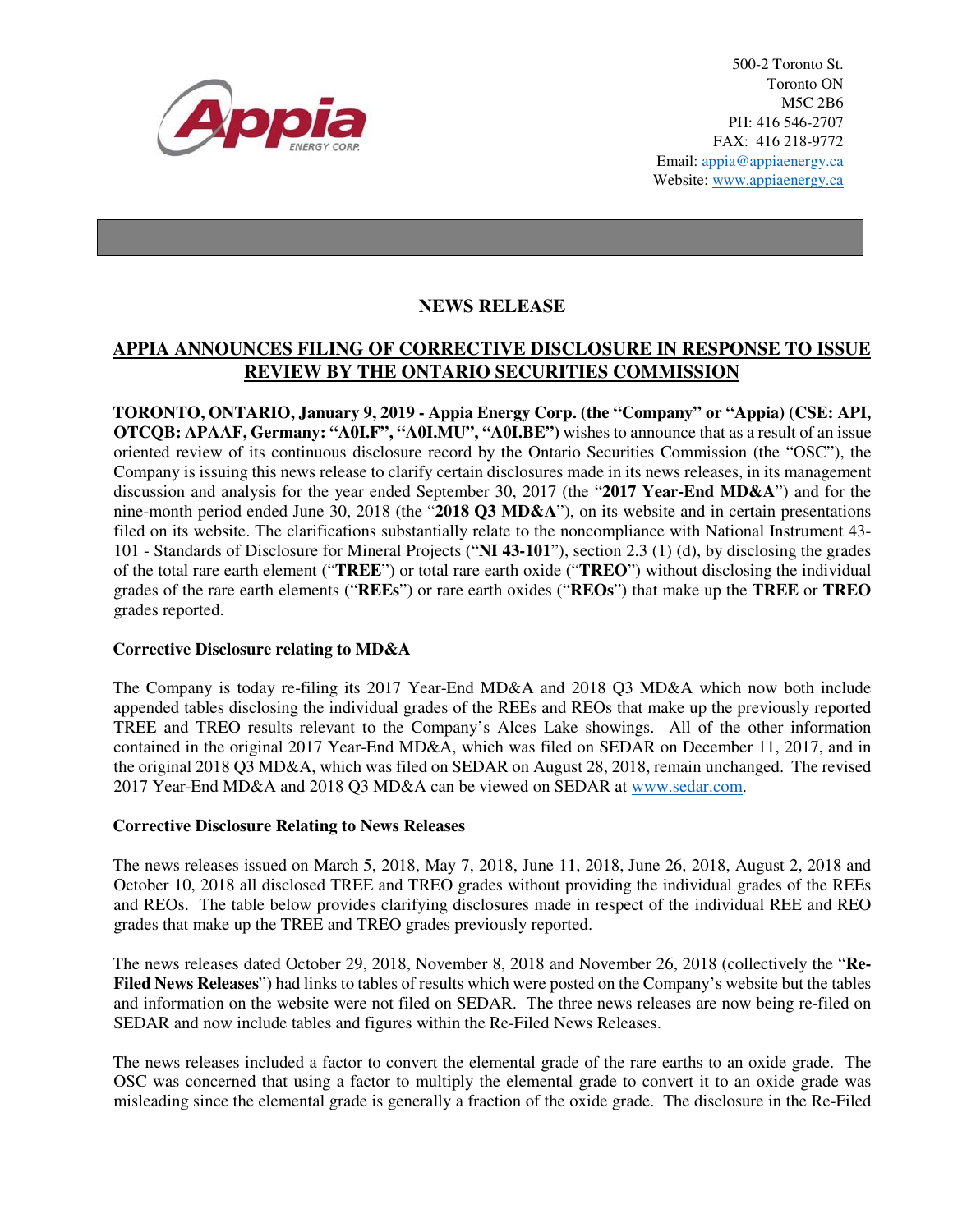News Releases and in all future press releases to be issued by the Company will have the multiplier factor removed.

The Company has also retracted disclosure in the October 29, 2018 news release that included "total in situ value" for a delimited high-grade core on the Wilson showing.

In the "About Appia" section of the news releases, the Company previously disclosed mineral resource estimates as contained  $U_3O_8$  and TREEs contrary to NI 43-101 without disclosing the quantity and the grade or quality for each category of the mineral resources. All future news releases that disclose mineral resources will disclose those mineral resources as tonnage and grade. Future disclosure will not state or imply that estimates are"NI 43-101 compliant". The following erroneous disclosure: "The Company also has NI 43-101 compliant resources of 8.0 M lbs  $U_3O_8$  and 47.7 M lbs Total REEs Indicated and 20.1 M lbs  $U_3O_8$  and 133.2 M lbs Total REEs Inferred in the Teasdale Zone plus 27.6 M lbs  $U_3O_8$  Inferred in the Banana Lake Zone in the historic mining camp of Elliot Lake in Ontario (previously reported in the Company's news release dated August 14, 2013). The resources are largely unconstrained along strike and down dip." should be replaced with the following disclosure: "The Company also has a 100% interest in 12,545 hectares (31,000 acres), including rare earth element and uranium deposits over five mineralized zones in the Elliot Lake Camp, Ontario, which historically produced over 300 million pounds of  $U_3O_8$  and is the only Canadian camp that has had significant rare earth element (yttrium) production. The deposits are largely unconstrained along strike and down dip."

### **Corporate Website**

The Company has updated its website to amend the disclosure relating to "contained  $U_3O_8$  and contained REEs" to the following: "Appia has NI 43-101 Mineral Resources of 14,435,000 tons grading 0.554 lbs.  $U_3O_8/t$  and 3.30 lbs. TREE/ton for a total of 8.0 M lbs  $U_3O_8$  and 47.7 M lbs TREE Indicated and 42,447,000 tons grading 0.474 lbs. U<sub>3</sub>O<sub>8</sub>/ton and 3.14 lbs. TREE/ton for a total of 20.1 M lbs. U<sub>3</sub>O<sub>8</sub> and 133.2 M lbs. TREE Inferred in the Teasdale Zone plus 30,315,000 tons grading 0.912 lbs. U<sub>3</sub>O<sub>8</sub>/ton for a total of 27.6 M lbs U<sub>3</sub>O<sub>8</sub> Inferred in the Banana Lake Zone in the Elliot Lake, ON, historic mining camp. The resources are largely unconstrained along strike and down dip. \*Refer to the Teasdale Lake zone and Banana Lake zone pages for qualifying notes regarding the Mineral Resource estimates, and individual element grades supporting the reported TREE results."

All references to the Alces Lake TREOs have been addressed with a table (Alces Lake - Summary REO Assay Results) in the "Geochemistry Results" section which discloses the grades of each of the REEs that make up the TREOs mentioned on the website (excluding news releases).

#### **Corporate Presentation and Fact Sheet**

The Company has amended and posted an updated corporate presentation and fact sheet with tables of results that disclose the individual REE and REO grades of the reported TREEs and TREOs for the Elliot Lake and Alces Lake properties, respectively.

#### **Alces Lake Technical Presentation**

The slide deck entitled "New Discoveries and Geological Perspectives for High-Grade Rare Earth Element Mineralization on the Alces Lake Property, Northern Saskatchewan" has been updated and re-filed on the website to disclose the individual REO grades that make up the reported TREOs.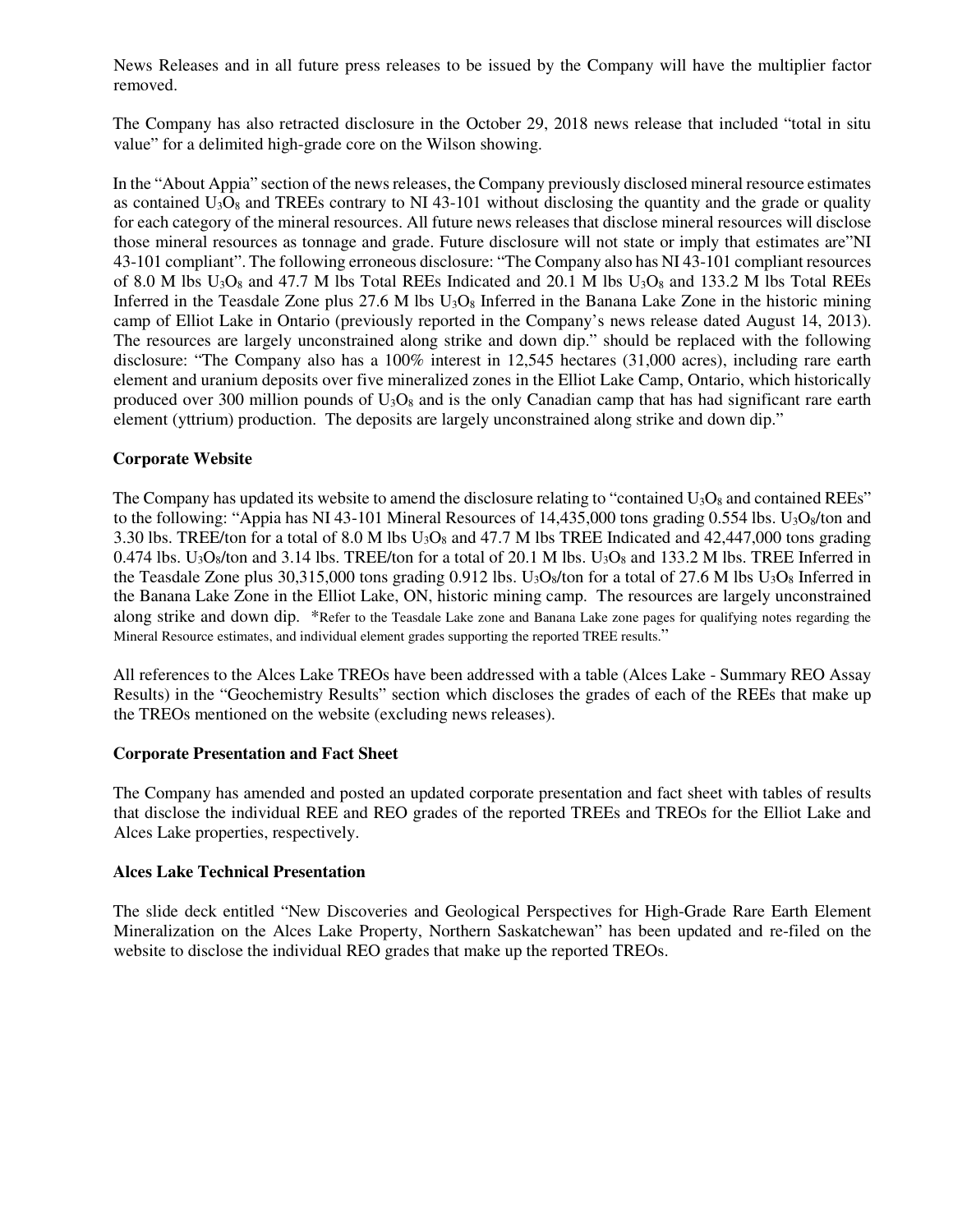## **About Appia**

Appia is a Canadian publicly-traded company in the uranium and rare earth element sectors. The Company is currently focusing on delineating high-grade critical rare earth elements and uranium on the Alces Lake property, as well as prospecting for high-grade uranium in the prolific Athabasca Basin on its Loranger, North Wollaston, and Eastside properties. The Company holds the surface rights to exploration for 63,980 hectares (158,098 acres) in Saskatchewan.

The Company also has a 100% interest in 12,545 hectares (31,000 acres), including rare earth element and uranium deposits over five mineralized zones in the Elliot Lake Camp, Ontario, which historically produced over 300 million pounds of  $U_3O_8$  and is the only Canadian camp that has had significant rare earth element (yttrium) production. The deposits are largely unconstrained along strike and down dip.

Appia's technical team is directed by James Sykes, who has had direct and indirect involvement with over 450 million lbs.  $U_3O_8$  being discovered in five deposits in the Athabasca Basin.

Appia currently has 62 million common shares outstanding, 82.6 million shares fully diluted.

*Cautionary Note Regarding Forward-Looking Statements*: *This News Release contains forward-looking statements which are typically preceded by, followed by or including the words "believes", "expects", "anticipates", "estimates", "intends", "plans" or similar expressions. Forward-looking statements are not guarantees of future performance as they involve risks, uncertainties and assumptions. We do not intend and do not assume any obligation to update these forward- looking statements and shareholders are cautioned not to put undue reliance on such statements.* 

*Neither the Canadian Securities Exchange nor its Market Regulator (as that term is defined in the policies of the CSE) accepts responsibility for the adequacy or accuracy of this release.* 

For further information, please contact:

**Tom Drivas**, President, CEO and Director: (tel) 416-546-2707, (fax) 416-218-9772 or (email) appia@appiaenergy.ca

**James Sykes**, VP Exploration & Development, (tel) 306-221-8717, (fax) 416-218-9772 or (email) jsykes@uraniumgeologist.com

**Frank van de Water**, Chief Financial Officer and Director, (tel) 416-546-2707, (fax) 416-218-9772 or (email) fvandewater@rogers.com

## **(PLEASE SEE THE APPENDED TABLE)**